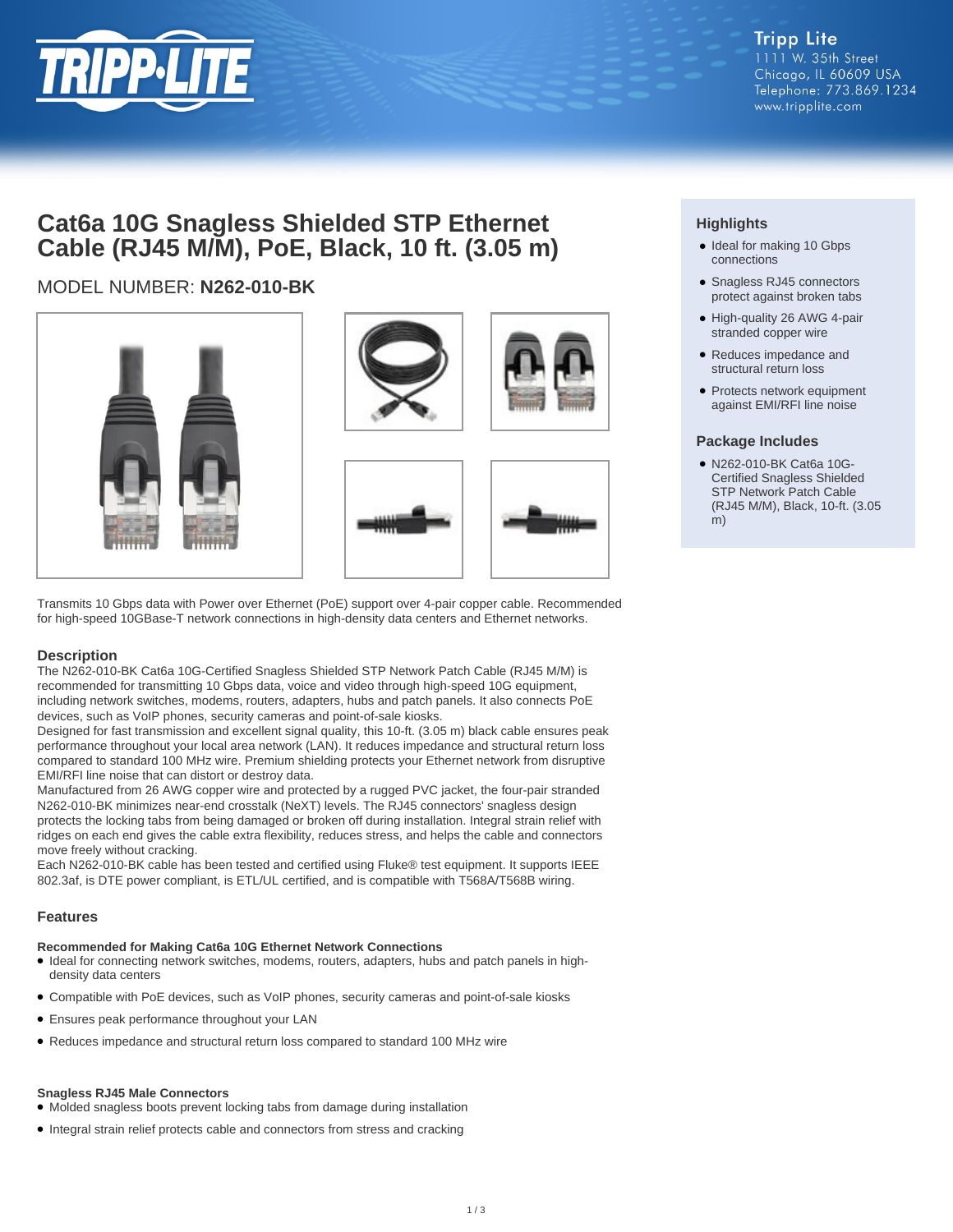

## **Premium Construction for Superior Performance**

- High-quality 26 AWG 4-pair stranded copper wire
- Minimal near-end crosstalk ensures a strong signal
- Rugged PVC jacket stands up to long-term use
- EMI/RFI shielding protects network from disruptive line noise

#### **Tested and Certified Using Trusted Fluke Equipment**

- Supports IEEE 802.3af
- DTE power compliant
- ETL/UL certified
- Compatible with T568A/T568B wiring

# **Specifications**

| <b>OVERVIEW</b>                    |                                |  |
|------------------------------------|--------------------------------|--|
| <b>UPC Code</b>                    | 037332203755                   |  |
| Technology                         | Cat <sub>6</sub> a             |  |
| <b>PHYSICAL</b>                    |                                |  |
| Cable Jacket Color                 | <b>Black</b>                   |  |
| Cable Jacket Material              | <b>PVC</b>                     |  |
| Cable Jacket Rating                | <b>CM</b>                      |  |
| Cable Shielding                    | <b>STP</b>                     |  |
| Cable Outer Diameter (OD)          | 6.2mm                          |  |
| Number of Conductors               | 4 Pair                         |  |
| <b>Conductor Material</b>          | <b>Stranded Copper</b>         |  |
| <b>Conductor Gauge</b>             | 26 AWG                         |  |
| Wire Gauge (OD - mm <sup>2</sup> ) | 26                             |  |
| Cable Length (ft.)                 | 10                             |  |
| Cable Length (m)                   | 3.05                           |  |
| Cable Length (in.)                 | 120                            |  |
| Cable Length (cm)                  | 304.8                          |  |
| Shipping Dimensions (hwd / in.)    | $9.00 \times 7.00 \times 0.50$ |  |
| Shipping Dimensions (hwd / cm)     | 22.86 x 17.78 x 1.27           |  |
| Shipping Weight (lbs.)             | 0.32                           |  |
| Shipping Weight (kg)               | 0.15                           |  |
| <b>ENVIRONMENTAL</b>               |                                |  |